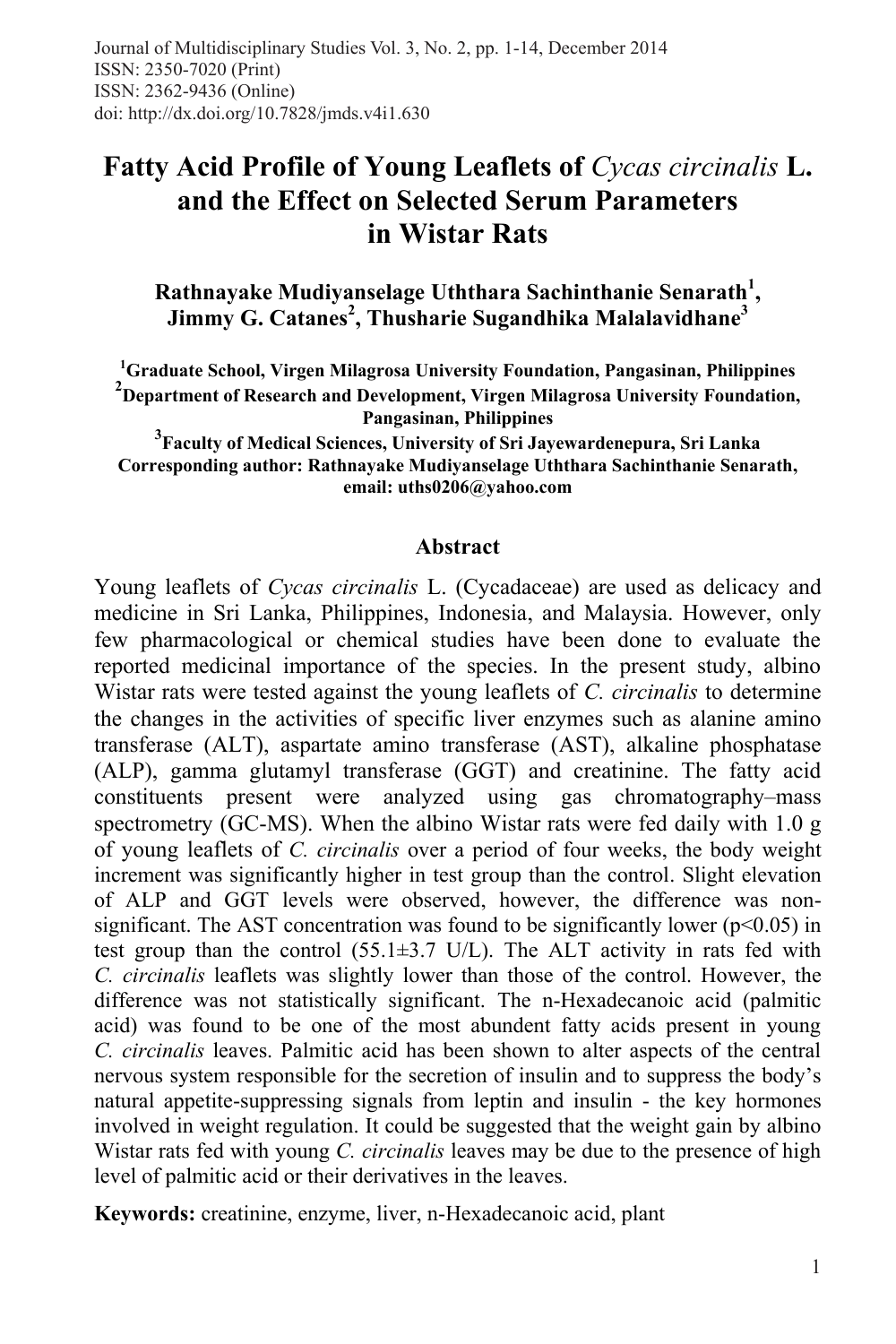# **Introduction**

Cycadaceae is a family with nine genera and nearly 100 species. Collectively, the plants are referred to as cycads. Asian as well as Southwest Pacific nations are reported to have been using different *Cycas* sp. for medicinal as well as culinary purposes. Young leaflets which are still rolled are used as a vegetable in Sri Lanka, Philippines, Indonesia, and Malaysia (Thieret, 1958). Babu et al. (2013) reported the presence of alkaloid, flavonoids, amino acids, and triterpenoids with 40% yield in ethanolic solvent in dry male cones of *C. circinalis.*  Antibacterial activity of *C. circinalis* ovules against some of the human and plant pathogenic bacteria were also reported (Kalpashree & Raveesha, 2013; Moawad et al., 2013). However, studies on the reported medicinal importance of young cycas leaflets are scarce.

The juice of cycad seeds when used to treat skin ulcers of mice had shown faster healing but the animals died early when compared to the untreated ones due to liver tumors (O'Gara et al., 1964). Amyotropic lateral sclerosis has been observed in humans who consumed kernel flour of cycad seeds as well as animals such as cattle that fed on grasslands with cycads (Bell et al., 1967). The presence of neurotoxins in cycad flour has been studied by many researchers (Duncan et al., 1990; Duncan et al., 1992; Banack & Cox, 2003; Brenner et al., 2003).

Serum concentrations of liver enzymes are used as markers of liver function. Alanine aminotransferase (ALT) is a liver-specific enzyme found in the cytosol of hepatocytes. Aspartate aminotransferase (AST) is also similar to ALT and serum levels of AST and ALT become elevated whenever disease processes affect liver cell integrity. Moreover, ALT elevation persists longer than those of AST activity. Alkaline phosphatase (ALP) is found in many tissues, including bone, liver, intestine, kidney and placenta. Serum ALP measurements are of particular interest in the investigation of two groups of conditions: hepatobiliary disease and bone diseases associated with increased osteoblastic activity. The gamma glutamyl<br>transferase (GGT) activity is elevated mainly in obstructive activity is elevated mainly in obstructive hepatobiliary diseases. Interconversion of phosphocreatine and creatinine is a particular feature of the metabolism processes of muscle contraction. Creatine and phosphocreatine partially convert to the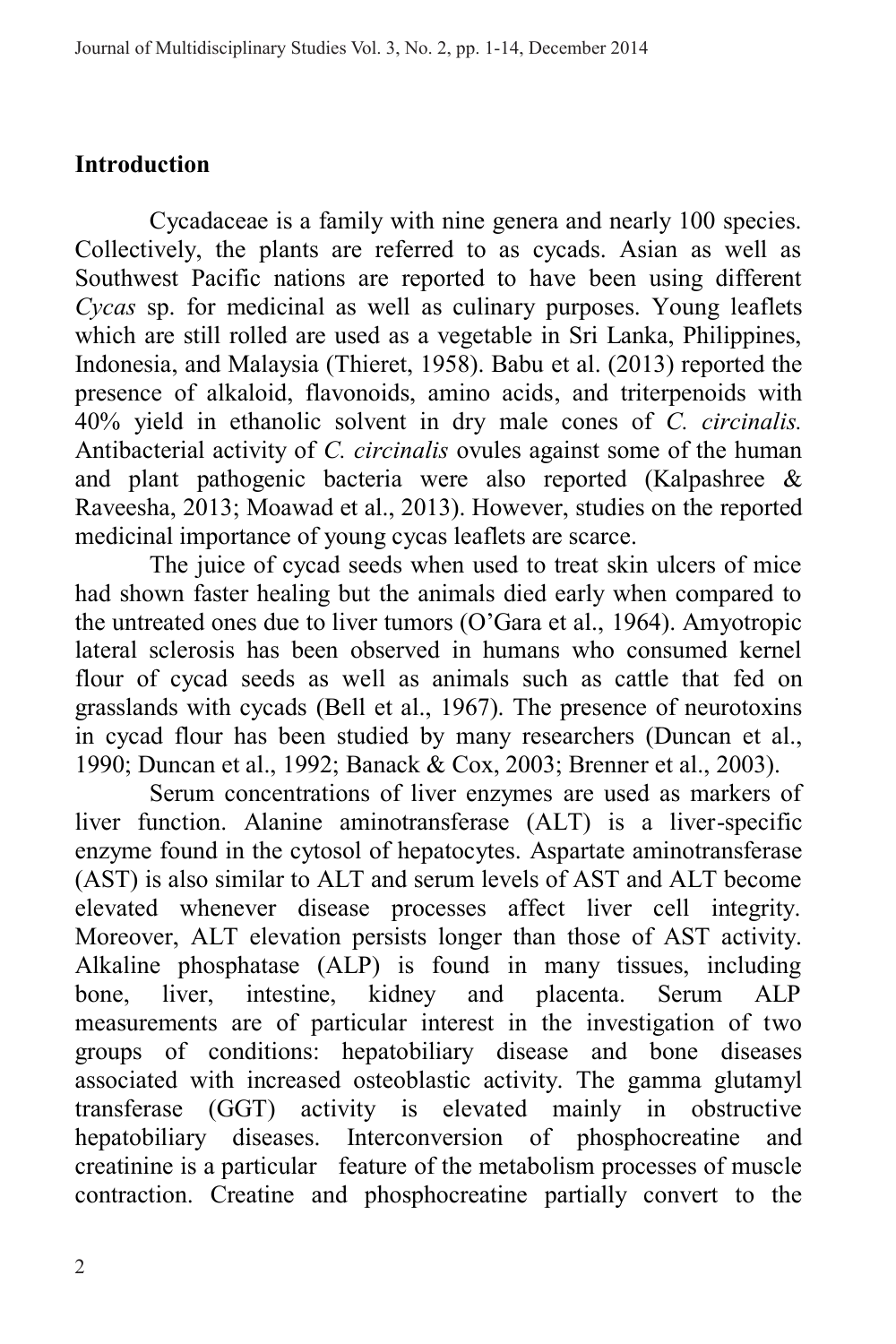waste product, creatinine. Thus, the amount of creatinine produced is related to the muscle mass (and body weight), age, sex, diet or exercise and does not greatly vary from day to day. Since creatinine is endogenously produced and released into body fluids at a constant rate and its plasma levels are maintained within narrow limits, its clearance can be measured as an indicator of glomerular filtration rate which in turn reflects on renal function.

In the present study, albino Wistar rats were tested following administration of the young leaflets of *C. circinalis* to determine the changes in specific liver enzyme activities such as ALT, AST, ALP, GGT. Serum creatinine and the fatty acids present were also analyzed.

# **Materials and Methods**

Healthy male albino Wistar rats weighing  $380.0 - 415.0$  g were used as the model animals. Rats were housed individually under standard environmental conditions at the Animal House. The standard World Health Organization (WHO) recommended diet was given and water was supplied *ad libitum.* All animal experiments were carried out following ethical clearance by the Institutional Ethics Review Committee, and international laws and guidelines (WHO, 2003) were followed. The experimental rats were divided into two groups with eight animals in each. Group I serving as control, was given only the standard laboratory rodent feed; and Group II, the test group was fed with standard laboratory rodent feed and 1.0 g of fresh young *C. circinalis* leaflets per kg body weight daily at 1500 hours over a period of four weeks. The rats were allowed to eat the finely chopped leaflets which were placed in hot water for five minutes. Distilled water was given to the control animals at the same time. The changes in body weights were measured weekly using a weighing scale (Shimadu UX 620H, Japan). At the end of four weeks, blood samples (1.0 mL) were drawn from the lateral vein of rats under mild anesthesia with diethyl ether to determine the changes in enzyme concentrations. Following bleeding, blood was centrifuged at 3500 rpm (Hermle Z-206A, Germany) and the serum was separated and kept at  $-20^{\circ}$ C for further analysis. Throughout the study period, animals were observed for behavioral changes or any visible signs of toxicity.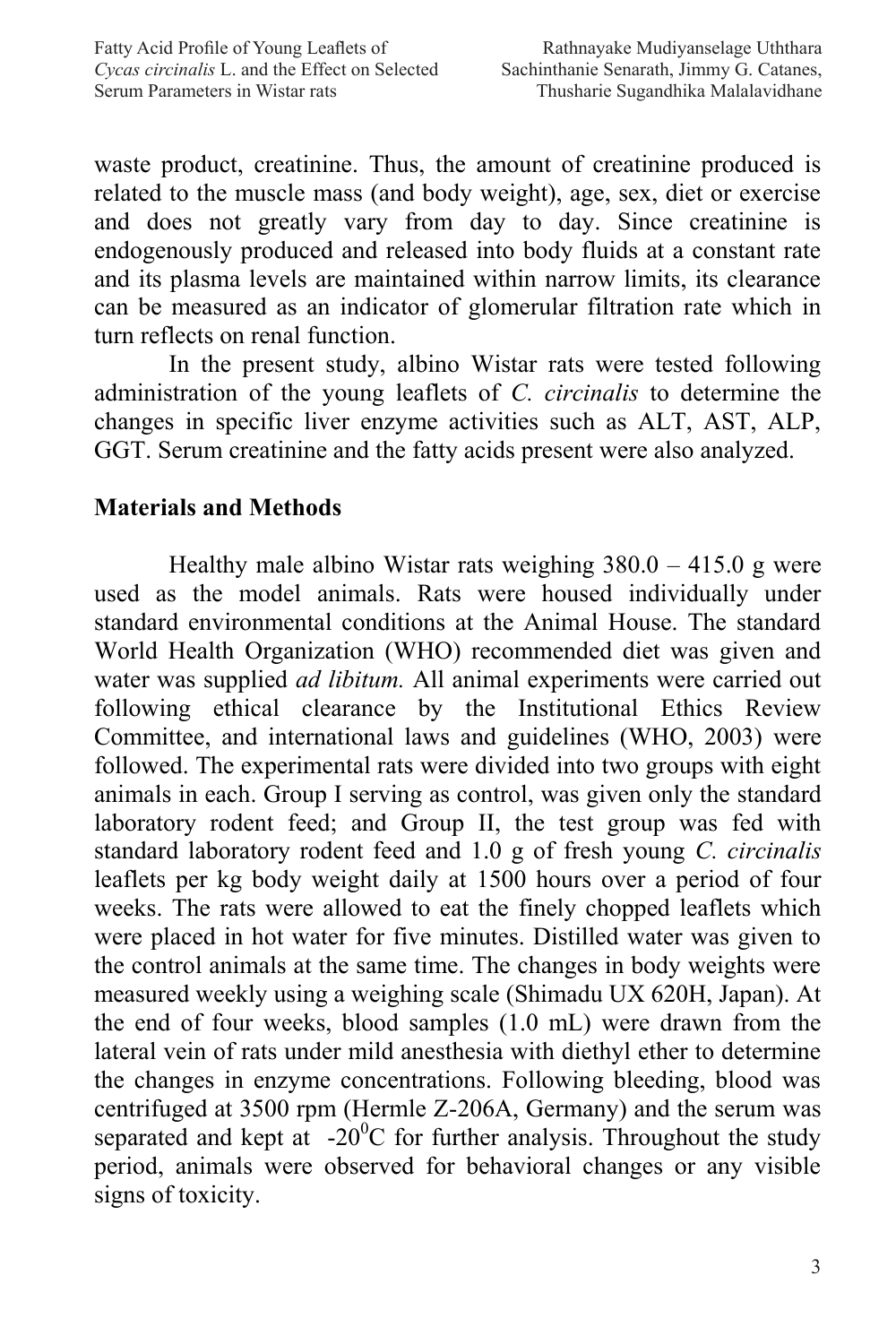#### *Determination of alanine amino transferase (ALT) concentration*

The reagent with 2-oxoglutarate (15.0 mmol/L), L-alanine  $(500.0 \text{ mmol/L})$ , LDH ( $\geq 1600 \text{ UJ/L}$ ), NADH ( $\leq 0.18 \text{ mmol/L}$ ) and Tris Buffer (100.0 mmol/L) with pH 7.5 $\pm$ 0.1 at 30<sup>o</sup>C was diluted with demineralized water and mixed gently until complete dissolution. One mL of reagent was transferred to a temperature-controlled cuvette  $(1.0 \text{ cm path length})$  and it was brought to  $37^{\circ}$ C. Serum sample (100.0 µL) was added and subsequently mixed. A timer was started and initial absorbance was recorded after one minute at 340 nm in a spectrophotometer (Shimadzu 240, Japan). Absorbance was again recorded at every minute for a period of three minutes.

Concentration of ALT in IU/L =  $(∆Abs/min)$  x 1746

#### *Determination of aspartate amino transferase (AST) concentration*

A reagent with EDTA (5.0 mmol/L), 2-oxoglutarate (12.0 mmol/L), L-alanine (200.0 mmol/L), MDH (495.0 UI/L), LDH  $(820.0 \text{ UJ/L})$ , NADH  $(\leq 0.18 \text{ mmol/L})$  and Tris Buffer  $(80.0 \text{ mmol/L})$ under a pH 7.80 $\pm$ 0.1 at 30<sup>°</sup>C was diluted with demineralized water which was mixed gently until complete dissolution. One mL of the reagent was pipetted into the cuvette and brought into  $37^{\circ}$ C. Serum sample  $(100.0 \mu L)$  was added and subsequently mixed. A timer was started and initial absorbance was recorded after one minute at 340 nm in a spectrophotometer. Absorbance was again recorded at every minute for three minutes.

Concentration of AST in IU/L =  $(∆Abs/min) \times 1746$ 

#### *Determination of alkaline phosphatase (ALP) concentration*

A buffer with 1.0 mol/L diethanolamine buffer pH 10  $(25^{\circ}$ C) and  $0.5$  mmol/L MgCl<sub>2</sub> was mixed gently with 10.0 mmol/L p-nitrophenyl phosphate substrate to obtain complete dissolution. One mL of the reagent was pipetted into the cuvette and brought into  $37^{\circ}$ C. Serum sample  $(100.0 \mu L)$  was added and subsequently mixed. A timer was started and initial absorbance was recorded after one minute at 405 nm through a spectrophotometer. Absorbance was again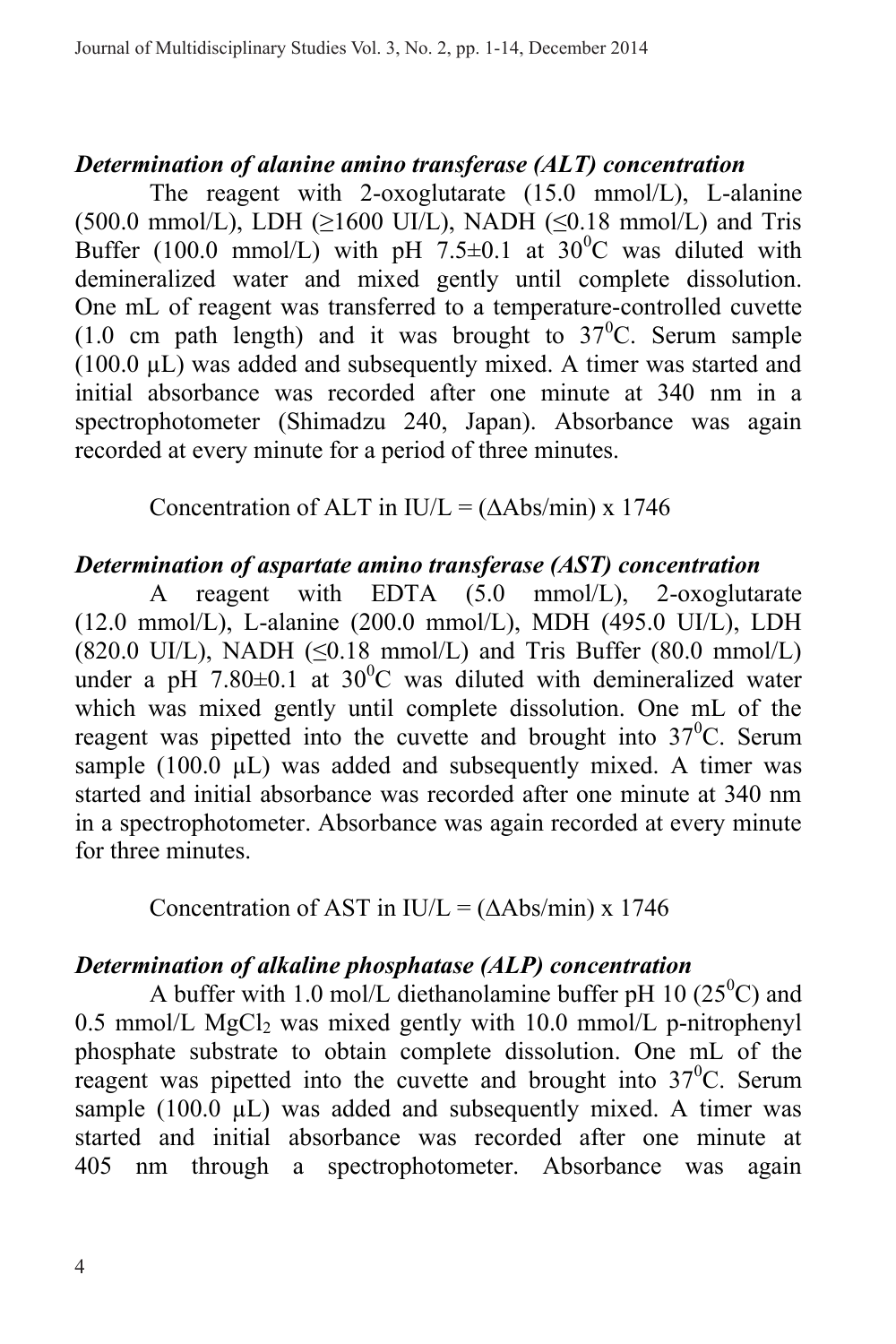recorded at every minute for three minutes. This procedure was repeated for each specimen.

Concentration of ALP in IU/L =  $(∆Abs/min)$  x 5450

# *Determination of gamma glutamyl transferase (GGT) concentration.*

A buffer with 62.0 mmol/L of glycylglycine and 95.0 mmol/L TRIS at pH 8.1was mixed with 2.0 mmol/L L-G-glutamyl-p-nitroanilide (GPNA) substrate until completely dissolved. One mL of the reagent was pipetted into the cuvette and brought into  $37^{\circ}$ C. Serum sample (100.0 µL) was added and subsequently mixed. A timer was started and initial absorbance was recorded after one minute at 340 nm in a spectrophotometer. Absorbance was again recorded every minute for three minutes.

Concentration of  $\gamma$  GT in IU/L = ( $\Delta$ Abs/min) x 2121

#### *Determination of serum creatinine concentration*

A base with 6.4 mmol/L of disodium phosphate and 150 mmol/L NaOH was mixed with 0.75 mmol/L sodium dodecyl sulphate and 4.0 mmol/L of picric acid at pH 4.0 to achieve complete dissolution. One mL of the reagent was pipetted into the cuvette and brought into  $37^0$ C. Serum sample (100.0  $\mu$ L) was added and subsequently mixed. A timer was started to obtain record of the initial absorbance after one minute at 340 nm through a spectrophotometer. Absorbance was again recorded every minute for 3 minutes.

Concentration of creatinine in mg/dl =  $(A2 - A1)$  Assay /  $(A2 - A1)$  Standard  $\times 2$  mg/dl

# *Fatty acid analysis of C. circinalis*

Samples were air dried for two days and dried samples were ground to obtain a coarse powder. Fifty grams (50.0 g) of dried sample was used in extraction. A mixture of petroleum ether, chloroform, and methanol (1:1:1) was used as the solvent. The sample was extracted in 200.0 mL of solvent in a Soxhlet extractor at a temperature range of 45-85ºC. The procedure was repeated five times until a clear color was obtained. The samples obtained were evaporated to dryness using the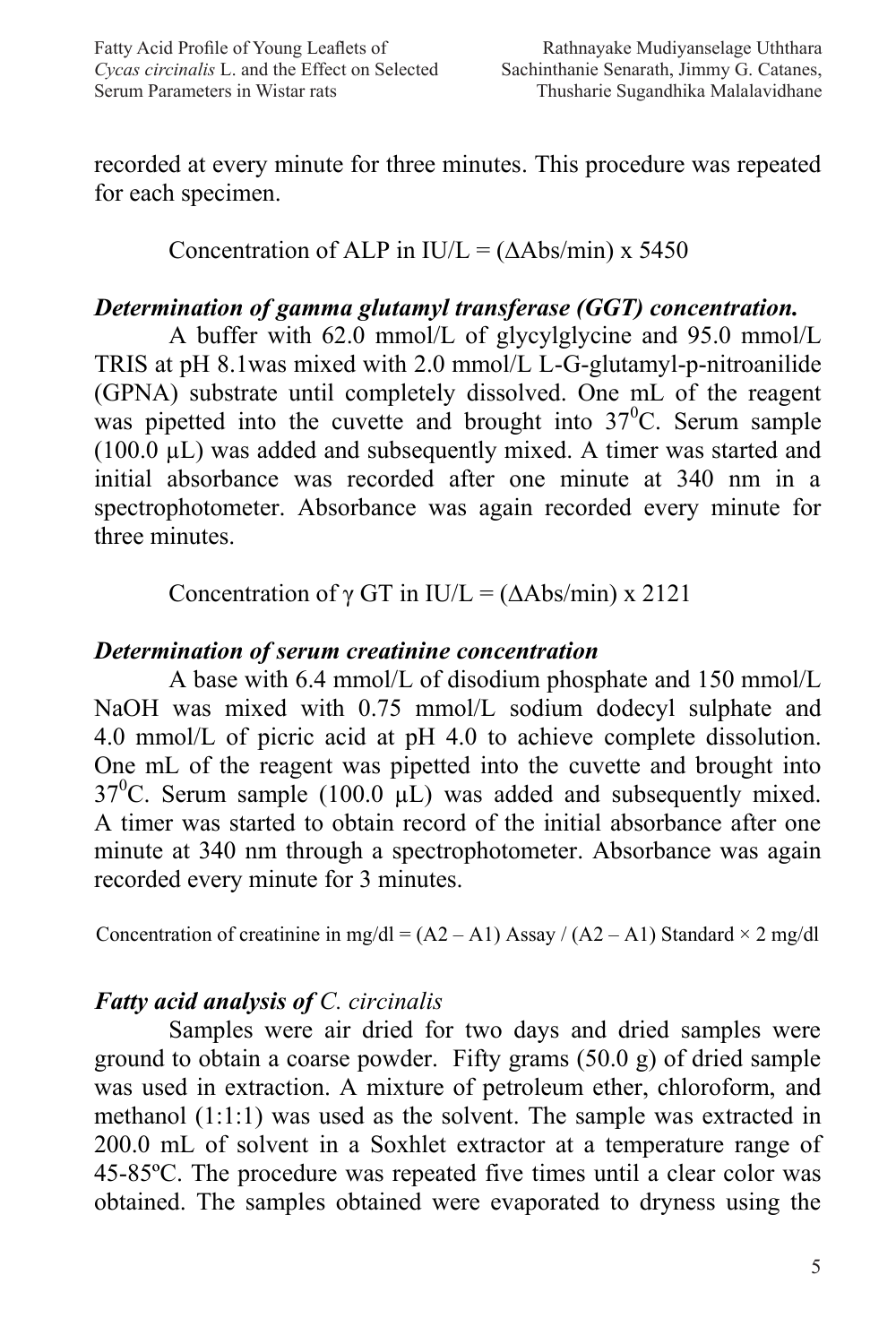rotary evaporator (BUCHI-R124) at  $45^{\circ}$ C with pressure reduction starting from 300 mbar. The concentrated sample was dissolved in 50.0 mL of the solvent. The extract  $(2.0 \mu L)$  was injected to the GC-MS machine (Agilent7890A) with reference library.

#### *Conditions of the GC-MS machine are given below:*

Column - Agilent 7890A GC (30 m  $\times$  0.25 mm, thickness 0.25 μm); Amount injected – 2.0 μl; Injector temperature –  $280^{\circ}$ C; Maximum temperature –  $350^{\circ}$ C; Column flow – 1.0 mL/min; Column pressure – 11.567 psi; Column thickness – 0.25  $\mu$ m; Average velocity – 25.028 cm/s; Detector – 5975C inert XLEI/CI MS detector; Hold up time – 1.0539 min. GC-MS system conditions are:

|         | Rate $(^{\circ}C/min)$ | Value $(^{\circ}C)$ | Hold time (min) | Run time (min) |
|---------|------------------------|---------------------|-----------------|----------------|
|         |                        |                     |                 |                |
| Initial | $0.0\,$                | 76                  |                 |                |
| Ramp    | 0.0                    | 280                 |                 |                |

Chromatograms were observed and the chemical constituents present in the sample were identified in comparison with the library compounds.

#### *Statistical analysis*

Statistical analyses were carried out using one-way ANOVA followed by Duncan's multiple comparison tests. Student's *t* test was done to determine the statistical significance between groups. P values <0.05 were considered statistically significant.

#### **Results and Discussion**

Table 1 summarizes the results of the changes in enzyme concentrations in test and control albino Wistar rats following 4 weeks of daily feeding with 1.0 g of fresh young *C. circinalis* leaflets. The results indicate that weight gain in test animals is significantly higher  $(p<0.05)$  in the test group than the control rats (Figure 1).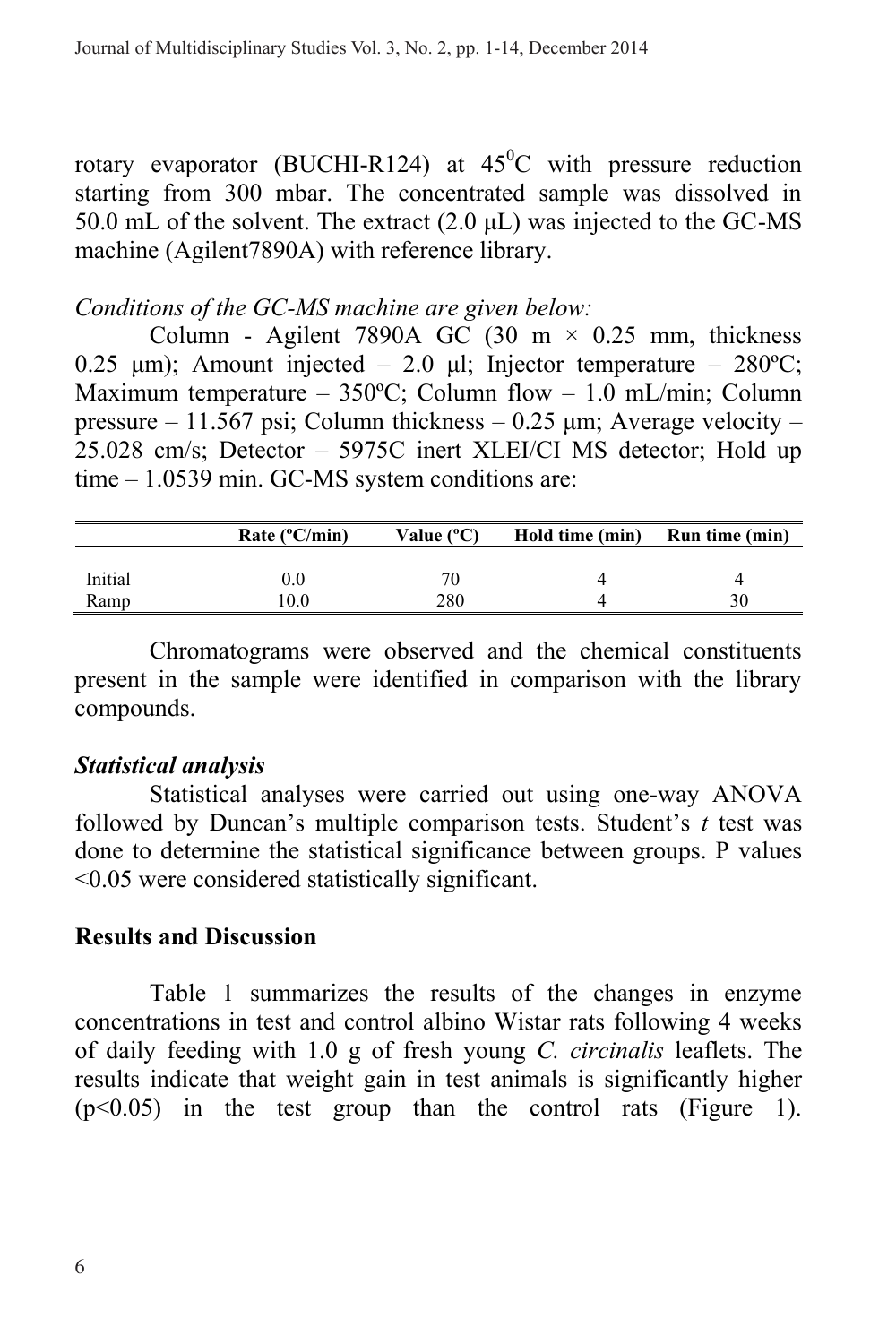**Table 1. Liver enzyme profile (IU/L) and creatinine (mg/dl) concentrations of albino Wistar rats following 4 weeks of feeding with young** *C. circinalis* **leaflets.**

|         | ALT            | AST                         | ALP            | GGT            | <b>Creatinine</b> |
|---------|----------------|-----------------------------|----------------|----------------|-------------------|
| Control | $23.9 \pm 4.3$ | $55.1 \pm 3.7$              | $80.1 \pm 0.7$ | $26.6 \pm 2.8$ | $1.6 \pm 0.8$     |
| Test    | $22.2 \pm 4.6$ | $49.2 \pm 4.4$ <sup>*</sup> | $80.9 \pm 0.5$ | $29.6 \pm 2.9$ | $1.4\pm0.9$       |
| LSD 5%  | 0.02           | 0.11                        | 0.01           | 0.01           | 0.01              |

\* p<0.05 when compared to Control



#### **Figure 1. Differences in the body weight increment of albino Wistar rats following the administration of young** *C. circinalis* **leaflets for a period of four weeks.**

Serum levels of ALT are measured clinically as part of a diagnostic liver function test to determine the state of the liver. Increased concentrations of ALT are rarely observed in conditions other than parenchymal liver diseases and its elevation persists longer than those of AST activity (Hultcrantz & Gabrielsson, 1993; Lee & Brady, 2009).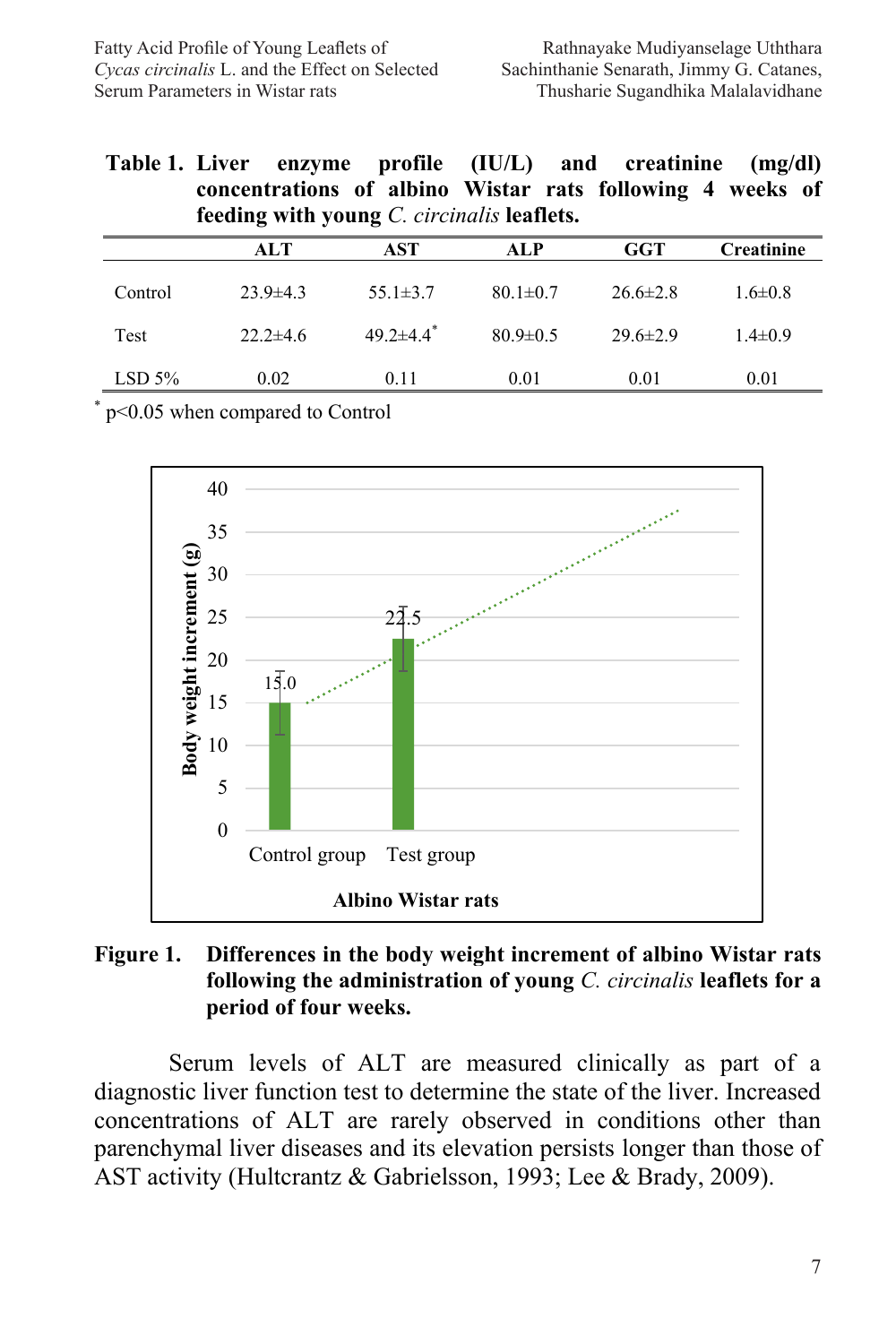In the present study, it was observed that the ALT concentration in rats fed with *C. circinalis* young leaflets was slightly lower  $(22.2\pm4.6 \text{ IU/L})$  than those of the control group  $(23.9\pm4.3 \text{ IU/L})$  but the difference was non-significant. Both groups had enzyme concentrations within the normal range.

The AST concentration was found to be significantly lower in test group (49.2 $\pm$ 4.4 IU/L) than the control group (55.1 $\pm$ 3.7 IU/L). It is found in the liver, cardiac muscles, skeletal muscle, kidney, brain and red blood cells and is used as a marker of liver function as well as a part of the cardiac enzyme profile (Robert & Tomas, 2011). However in the present study, it was observed that when the rats were fed with young leaves of *C. circinalis,* the concentration of AST was significantly reduced.

Serum ALP measurements are of particular interest in the investigation of two groups of conditions: hepatobiliary disease (hepatitis, cirrhosis or malignancy) and bone diseases such as rickets due to vitamin D deficiency, Paget's disease, hyperparathyroidism, and metastatic carcinoma.

Cycas toxicosis has been described in people and many animals, including dogs, sheep, and cattle. It is diagnosed based on a history of known exposure such as observed ingestion, identification of chewed plants, identification of plant material in vomitus, etc. and compatible clinical signs. Elevated levels of cycasin, beta-methylamino-L-alanine had been found in the livers of animals that ingest cycad palms. It had also been found to cause 32.1% mortality rate in dogs with clinical signs (Cheeke, 1998; Hooper, 1978). Increased concentrations of ALP had been observed in these studies on cycad toxicity whereas in the current study, no significant differences were observed in concentrations of ALP in the test and control rats.

The gamma-glutamyl transferase (GGT) is more sensitive than ALP and transaminases in detecting obstructive jaundice, cholangitis and cholecystitis. Only moderate elevation occurs in infectious hepatitis, chronic alcoholism or drug use. Decreased GGT activity is found in cases of hypothyroidism. In the present study, there was no statistically significant difference in GGT concentration of test and control groups.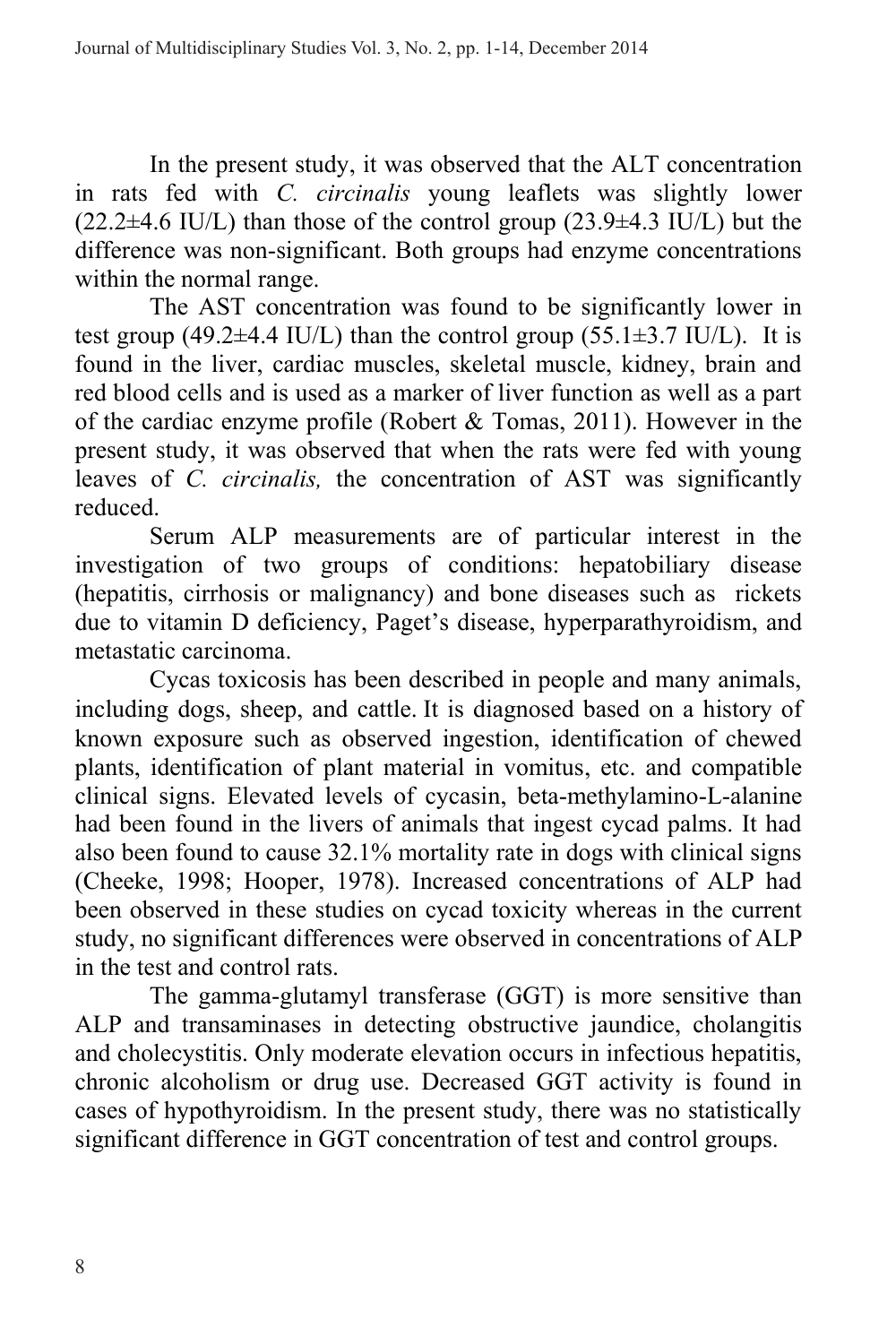Fatty Acid Profile of Young Leaflets of *Cycas circinalis* L. and the Effect on Selected Serum Parameters in Wistar rats

Creatinine clearance is measured as an indicator of the glomerular function. In the present study, it was observed that there was no statistically significant difference between the creatinine levels of test and control groups indicating that *C. circinalis* young leaflets have no possible adverse effect on the kidney function of rats. The GC-MS analysis (Figure 2) indicated the presence of the following compounds in *C. circinalis* young leaves with more than 80% similarity as shown in Tables 2 and 3.



**Figure 2. GC-MS chromatograms of young leaves of** *C. circinalis*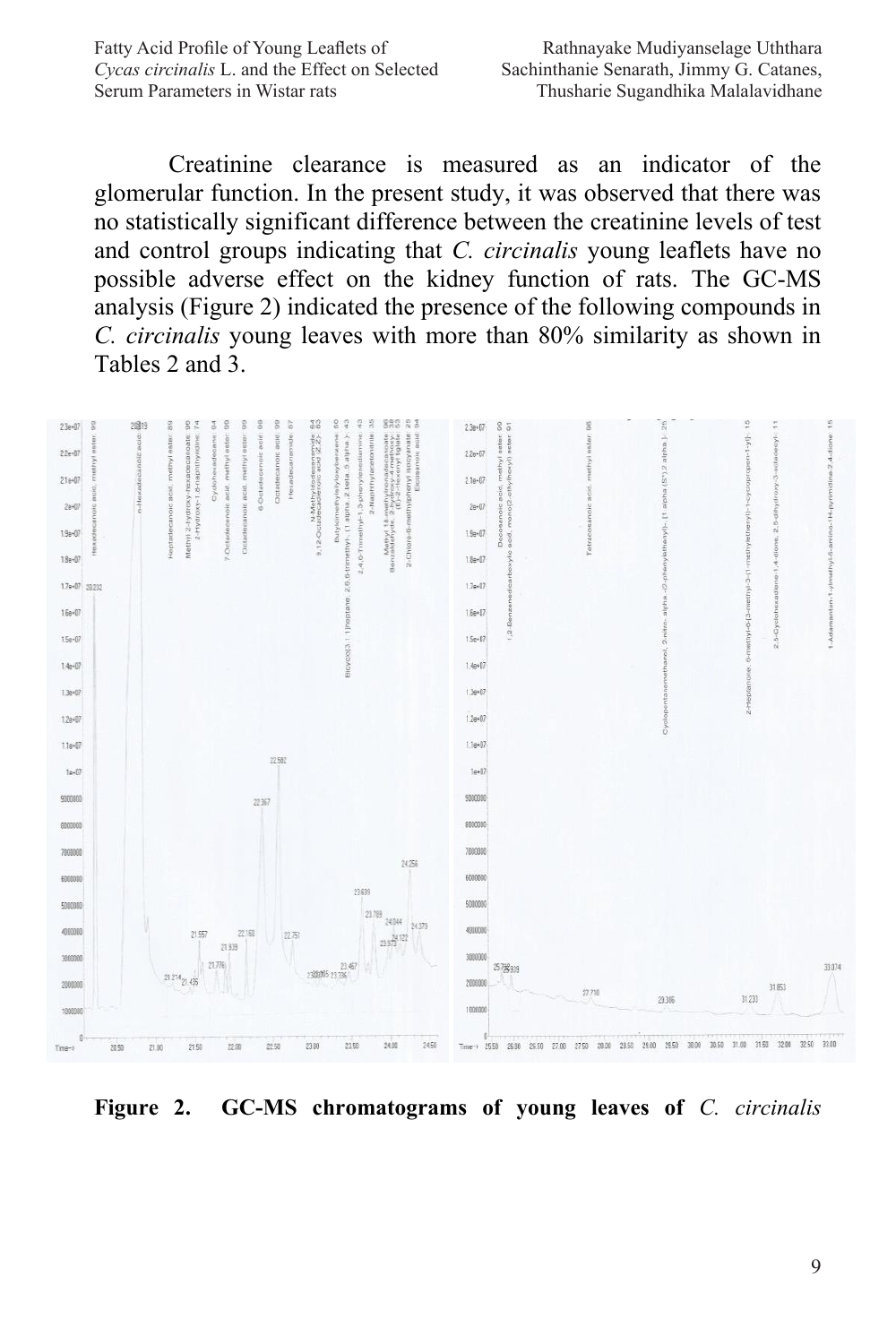| <b>Compound Name</b>                              | Molecular weight | % Similarity |
|---------------------------------------------------|------------------|--------------|
|                                                   |                  |              |
| 6-Octadecenoic acid                               | 22.367           | 99           |
| 7-Octadecenoic acid, methyl ester                 | 21.939           | 99           |
| Docosanoic acid, methyl ester                     | 25.732           | 99           |
| Dodecanoic acid                                   | 16.290           | 99           |
| Hexadecanoic acid, methyl ester                   | 20.232           | 99           |
| n-Hexadecanoic acid                               | 20.819           | 99           |
| 9-Octadecenoic acid                               | 22.582           | 99           |
| Octadecanoic acid, methyl ester                   | 22.160           | 99           |
| Tetradecanoic acid                                | 18.541           | 99           |
| Tetracosanoic acid, methyl ester                  | 27.710           | 96           |
| Methyl-2-hydroxy-hexadecanate                     | 21.435           | 96           |
| Methyl-18-methylnonadecanoate                     | 23.973           | 96           |
| Pentadecanoic acid                                | 19.579           | 96           |
| Eicosanoic acid                                   | 24.373           | 94           |
| Pentadecanoic acid, methyl ester                  | 29.192           | 94           |
| 1,2-Benzenediol                                   | 11.630           | 94           |
| 1,2-benzenedicarboxylic acid, mono (2-ethylhexyl) | 25.939           | 91           |
| ester                                             |                  |              |

**Table 2. Fatty acids present in young leaves of** *C. circinalis* **with over 90% similarity.**

#### **Table 3. Fatty acids present in young leaves of** *C. circinalis* **with over 80% similarity.**

| <b>Compound Name</b>             | Molecular weight | % Similarity |
|----------------------------------|------------------|--------------|
|                                  |                  |              |
| Heptadecanoic acid, methyl ester | 21.214           | 89           |
| 9,12-octadecadienoic acid        | 23.105           | 83           |
| Methyl tetradecanoate            | 18.116           | 80           |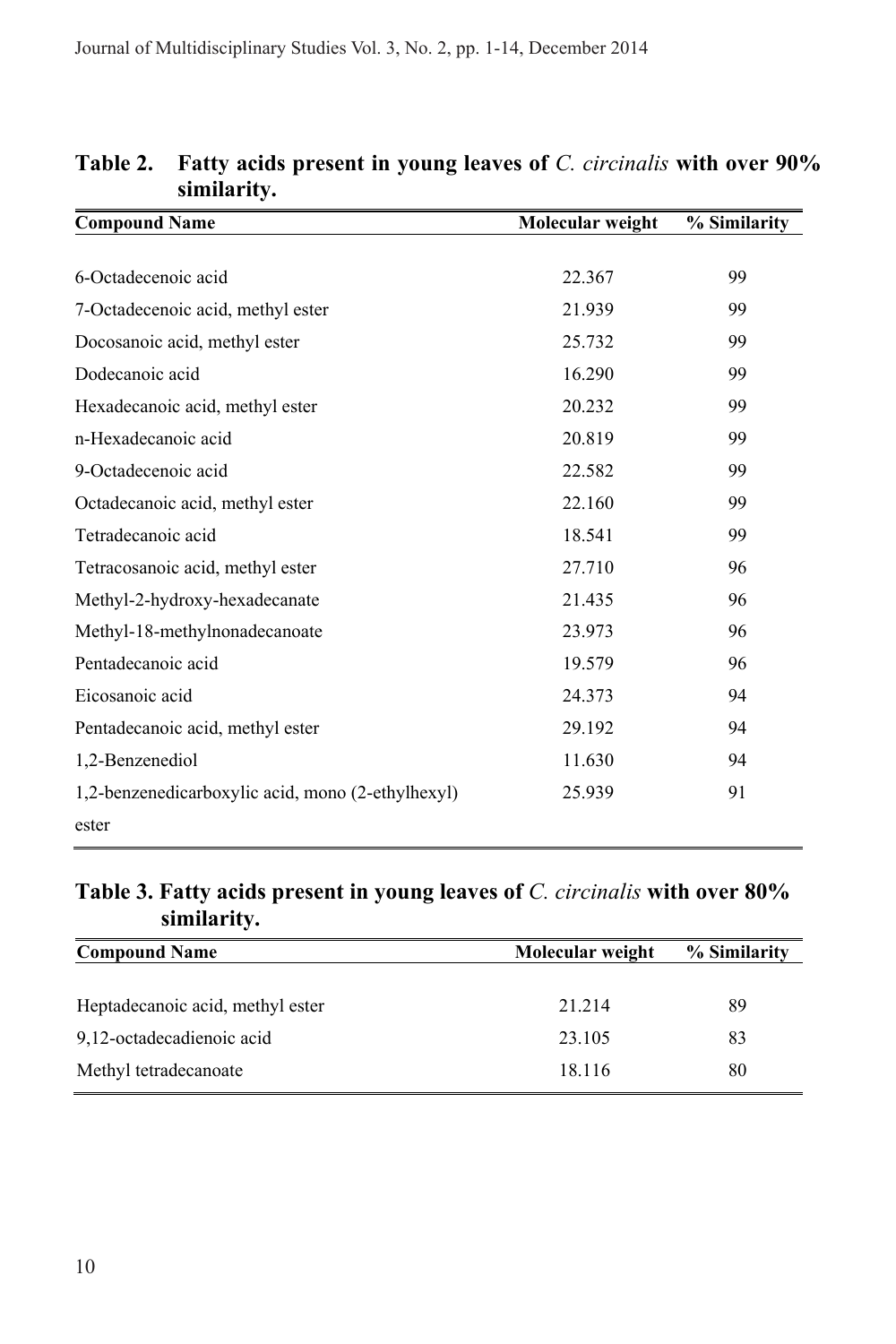The n-hexadecanoic acid was found in high concentrations in young *C. circinalis* leaflets. Structural and kinetic studies have revealed that n-hexadecanoic acid is an inhibitor of phosholipase  $A_2$  and hence could be considered as an antiinflammatory substance which could be used in the treatment of rheumatic symptoms (Aparna et al., 2012). Palmitic acid has been shown to alter aspects of the central nervous system responsible for the secretion of insulin and to suppress the body's natural appetite-suppressing signals from leptin and insulin which are the key hormones involved in weight regulation (Dixon et al., 2004; Anneken et al., 2006; Benoit et al., 2009). Therefore it could be suggested that the weight gained by albino Wistar rats fed with young *C. circinalis* leaflets may be due to the presence of high level of palmitic acid or their derivatives in the young leaflets.

A study conducted with weanling rats fed with high carbohydrate diets containing cis-12-octadecenoic acid and trans-9, trans-12 octadecadienoic acid (Oleic acid) indicated that six hepatic enzymes involved in lipid metabolism and the concentrations of those enzymes were elevated during the study (Ernken et al., 1987).

# **Conclusion and Recommendations**

Overall, as judged by the concentrations of liver enzymes and creatinine, it is evident that administration of young leaflets of *C. circinalis* does not exert any adverse effect on the liver and kidney function of Wistar rats. Further studies would be done to determine long term toxicity and bioactivity guided fractionation of the extracts of leaflets would also be carried out.

# **Acknowledgment**

I am grateful to the keeper and everyone who helped me out in the animal house along with Dr. Peshala from the Department of Biochemistry at the University of Sri Jayewardenepura, who helped me by giving necessary instructions during the experimental activities.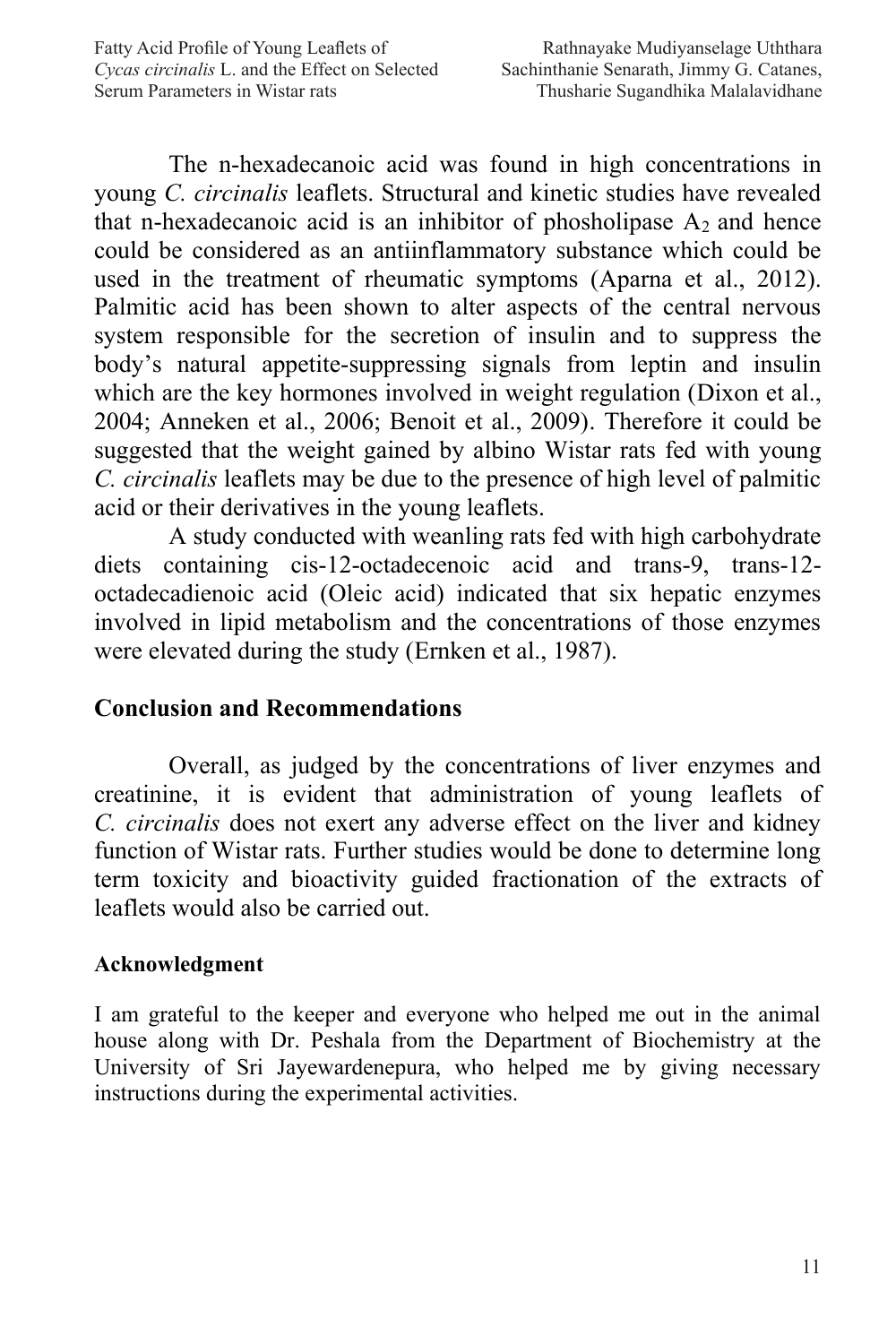# **Literature Cited**

- Anneken, D., Sabine, B., Christoph, R., Fieg, G., Steinberne, U., & Westfechte, A. (2006). Fatty Acids in Ullmann's Encyclopedia of Industrial Chemistry, Wiley-VCH,Weinheim.
- Aparna, V., Dileep, K. V., Mandal, P. K., Karthe, P., Sadasivan, C., & Haridas, M. (2012). Anti-Inflammatory Property of n-<br>Hexadecanoic acid: Structural evidence and kinetic Hexadecanoic assessment. *Chemical Biology & Drug Design*, *80*(3), 434-439.
- Babu, S. K., Jagadesan, V. K., Ramasamy, S., & Gopalsamy, P. S. (2013). Preliminary phytochemical screening of *C. circinalis* (L) and *Inidium suffruticosum* (Ging.). *International Journal of Pharmacy, 3*(3)*,* 510-513.
- Banack, S. A., & Cox, P. A. (2003). Biomagnification of cycad neurotoxins in flying foxes: Implications for ALS-PDC in Guam. *Neurology, 61*(3), 387-389.
- Bell, E. A., Vega, A., & Nunn, P. B. (1967). *A neurotoxic amino acid in Cycas circinalis.* Paper presented at the 5<sup>th</sup> conference on cycad toxicity*.* University of Miami, Florida.
- Benoit, S. C., Kemp, C. J., Elias, C. F., Abplanalp, W., Herman, J. P., Migrenne, S., Lefevre, A., Cruciani-Guglielmacci, C., Magnan, C., Yu, F., Niswender, K., Irani, B. G., Holland, W. L., & Clegg, D. J. (2009). Palmitic acid mediates hypothalamic insulin resistance by altering PKC-θ subcellular localization in rodents. *Journal of Clinical Investigations*, *119*(9), 2577–2589.
- Brenner, E. D., Stevenson, D. W., & Twigg, R. W. (2003). Cycads: Evolutionary innovations and the role of plant-derived neurotoxins. *Trends in Plant Science, 8*(9)*,* 446 -452.
- Cheeke, P. R. (1998). *Natural toxicants in feeds, forages, and poisonous plants*. Danville, Illinois, USA: Interstate Publishers, Inc.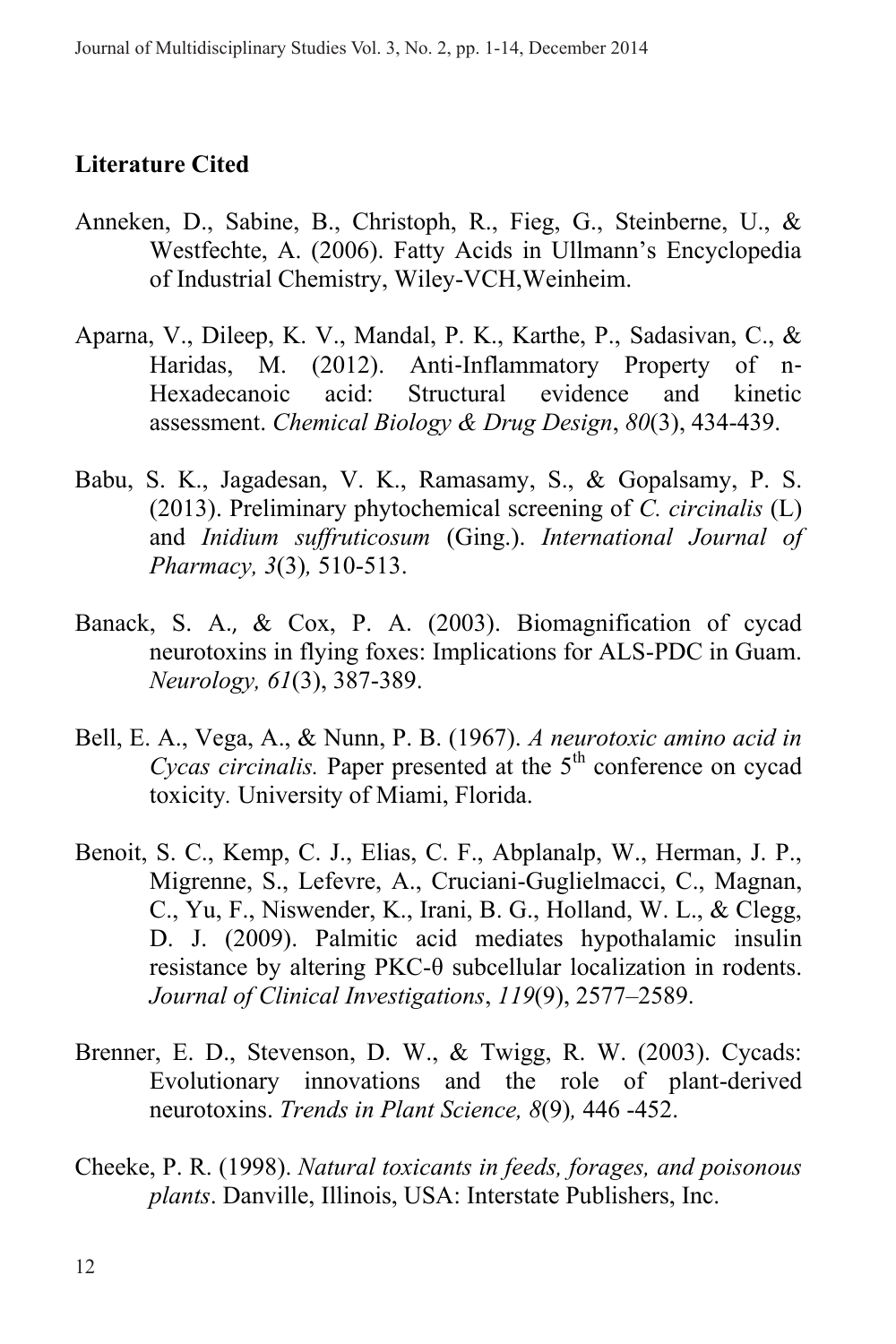- Dixon, G., Nolan, J., McClenaghan, N. H., Flatt, P. R., & Newsholme, P. (2004). Arachidonic acid, palmitic acid and glucose are important for the modulation of clonal pancreatic beta-cell insulin secretion, growth and functional integrity. *Clinical Science*, *106*(2), 191-199. doi: 10.1042/CS20030261
- Duncan, M. W., Marini, A. M., Watters, R., Kopin, I. J., & Markey, S. P. (1992). Zinc, a neurotoxin to cultured neurons, contaminates cycad flour prepared by traditional Guamanian methods. *The Journal of Neuroscience, 12*(4), 1523-l537.
- Duncan, M. W., Steele, J. C., Kopin, I. J., & Markey, S. P. (1990). 2‐ Amino‐3‐(methylamino)‐propanoic acid (BMAA) in cycad flour - An unlikely cause of amyotrophic lateral sclerosis and parkinsonism‐dementia of Guam. *Neurology*, *40*(5), 767. doi: 10.1212/WNL.40.5.767
- Ernken, E. A., Abraham, S., & Lin, C. Y. (1987). Metabolism of cis-12 octadecadienic acid and trans-9, trans-12-octadecadienoic acid and their influence on lipogenic enzyme activities in mouse liver. *Biochimica et Biophysica Acta (BBA)-Lipids and Lipid Metabolism*, *919*(2), 111-121. doi: 10.1016/0005- 2760(87)90197-4
- Hooper, P. T. (1978). Cycad poisoning in Australia—etiology and pathology. In: R. F. Keeler, K. R. Van Kampen, L. F. James (Eds.), *Effects of poisonous plants on livestock* (pp. 337-347). New York, NY: Academic Press.
- Hultcrantz, R., & Gabrielsson, N. (1993). Patients with persistent elevation of aminotransferases: Investigation with ultrasonography, radionucleide imaging and liver biopsy. *Journal of Internal Medicine, 233*(1)*,* 7-12.
- Kalpashree, M. M., & Raveesha, K. A. (2013). Antibacterial activity of *Cycas circinalis* ovules – A naked seeded gymnosperm. *International Journal of Herbal Medicine, 1*(3)*,* 53-55.